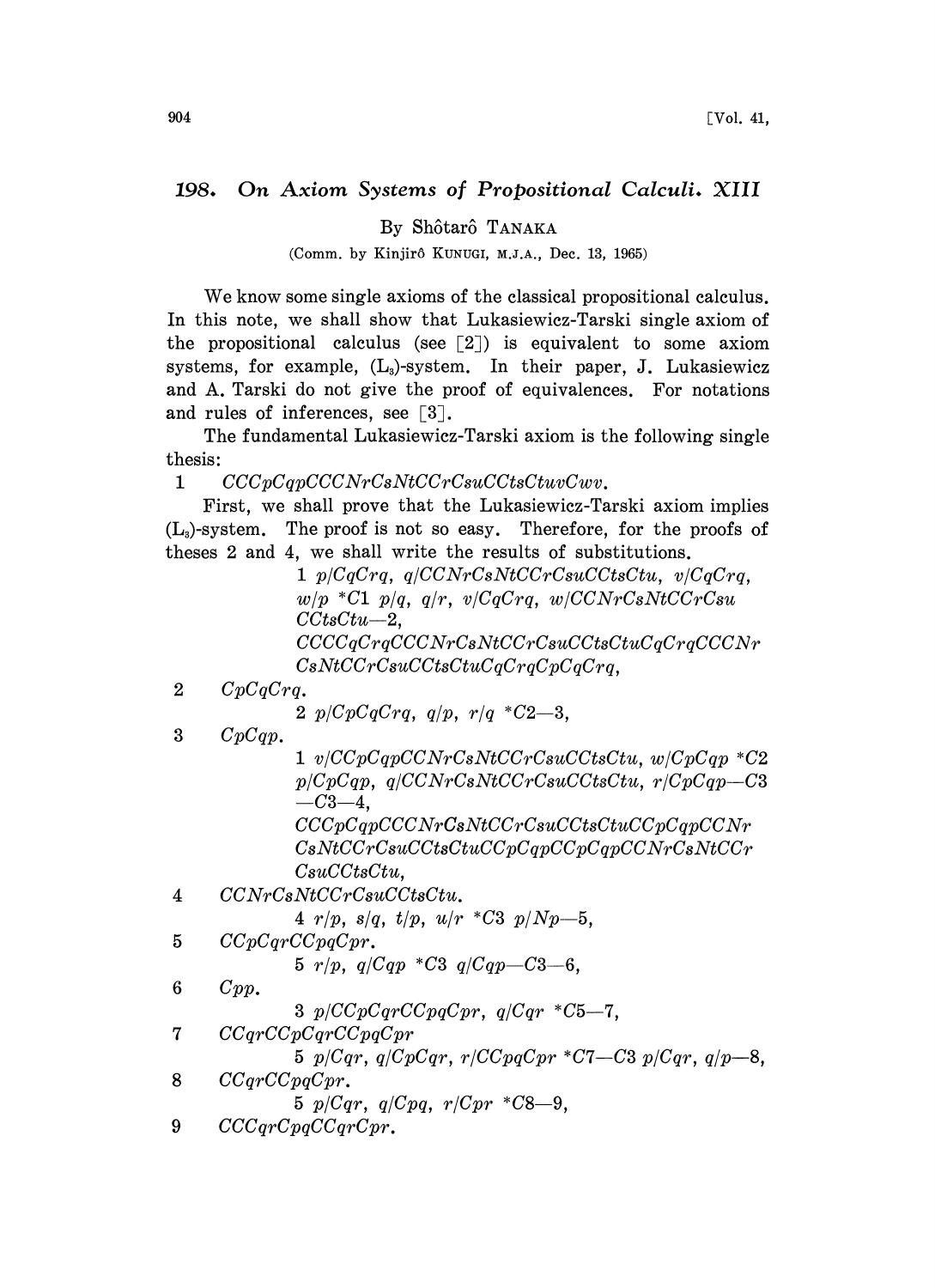| No. 10] | 905<br>Axiom Systems of Propositional Calculi. XIII                                                                     |
|---------|-------------------------------------------------------------------------------------------------------------------------|
|         | 3 $p/CCCqrCpqCCqrCpr, q/Cpq*C9-10,$                                                                                     |
| $10\,$  | CCpqCCCqrCpqCCqrCpr.                                                                                                    |
|         | 5 $p/Cpq$ , $q/CCqrCpq$ , $r/CCqrCpr$ * $C10-C3$ $p/Cpq$ ,                                                              |
|         | $q/Cqr-11$ ,                                                                                                            |
| 11      | CCpqCCqrCpr.                                                                                                            |
|         | 3 $p/CqCpq$ , $q/CCpqCpr$ *C3 $p/q$ , $q/p-12$ ,                                                                        |
| 12      | CCCpqCprCqCpq.                                                                                                          |
|         | 5 $p/CcpqCpr$ , $q/CqCpq$ , $r/CqCpr$ *C8 $p/q$ , $q/Cpq$ ,                                                             |
|         | $r/Cpr-C12-13$ ,                                                                                                        |
| 13      | CCCpqCprCqCpr.                                                                                                          |
|         | 13 $p/CpCqr$ , $q/CCpqCpr$ , $r/CqCpr$ *C13-C5-14,                                                                      |
| 14      | CCpCqrCqCpr.                                                                                                            |
|         | 11 $p/q$ , $q/Cpq$ *C3 $p/q$ , $q/p-15$ ,                                                                               |
| 15      | CCCpqrCqr.                                                                                                              |
|         | 14 $p/CNpCsNq$ , $q/CpCsp$ , $r/CCqsCqp$ *C4 $r/p$ , $t/q$ ,                                                            |
|         | $u/p - C3$ q/s-16,                                                                                                      |
| 16      | CCNpCsNqCCqsCqp.                                                                                                        |
|         | 11 $p/CsCNpNq$ , $q/CNpCsNq$ , $r/CCqsCqp$ *C14 $p/s$ ,                                                                 |
|         | $q/Np, r/Nq, -C16-17,$                                                                                                  |
| 17      | CCsC NpNqCCqsCqp.                                                                                                       |
|         | 14 $p/CqCNpNq$ , $q/Cqq$ , $r/Cqp$ *C17 $s/q$ -18,                                                                      |
| 18      | CCqC NpNqCqp.                                                                                                           |
|         | 15 $p/q$ , $q/CNpNq$ , $r/Cqp * C18-19$ ,                                                                               |
| 19      | CCNpNqCqp.                                                                                                              |
|         | Theses 3, 5, 19, are $(L_3)$ -axiom system.<br>It has been nuclear by $V - A$ not and $f$ may callege was that $(T - )$ |

It has been proved by Y. Arai, one of my colleagues, that  $(L<sub>3</sub>)$ system implies  $(L_1)$ ,  $(L_2)$ ,  $(H)$ ,  $(F)$ ,  $(S_1)$ ,  $(S_2)$ , and  $(M)$  (see [4]). Hence, we have that the Lukasiewicz-Tarski axiom implies  $(L_1)$ ,  $(L_2)$ ,  $(H)$ , (F),  $(S_1)$ ,  $(S_2)$ , and  $(M)$ .

Next we shall prove that Lukasiewicz first axiom system  $(L_i)$  of propositional calculus implies Lukasiewicz-Tarski axiom:

 $CCCpCqpCCCNrCsNtCCrCsuCCtsCtuvCwv.$ 

Lukasiewicz has proved that the  $(L<sub>1</sub>)$ -system implies the following theses (for the detail, see  $\lceil 1 \rceil$ ).

| $1^{\prime}$ | Cpp           | (16),    |
|--------------|---------------|----------|
| $2^{\prime}$ | CNCpqp        | $(66)$ , |
| 3'           | CCpqCCqrCpr   | (1),     |
| $4^{\prime}$ | CCqrCCpqCpr   | (22),    |
| 5′           | CCNpNqCqp     | (49),    |
| $6^{\prime}$ | CCpCqrCqCpr   | (21),    |
| 7'           | CCpqCNqNp     | (46),    |
| 8′           | CCpCqrCCpqCpr | (35),    |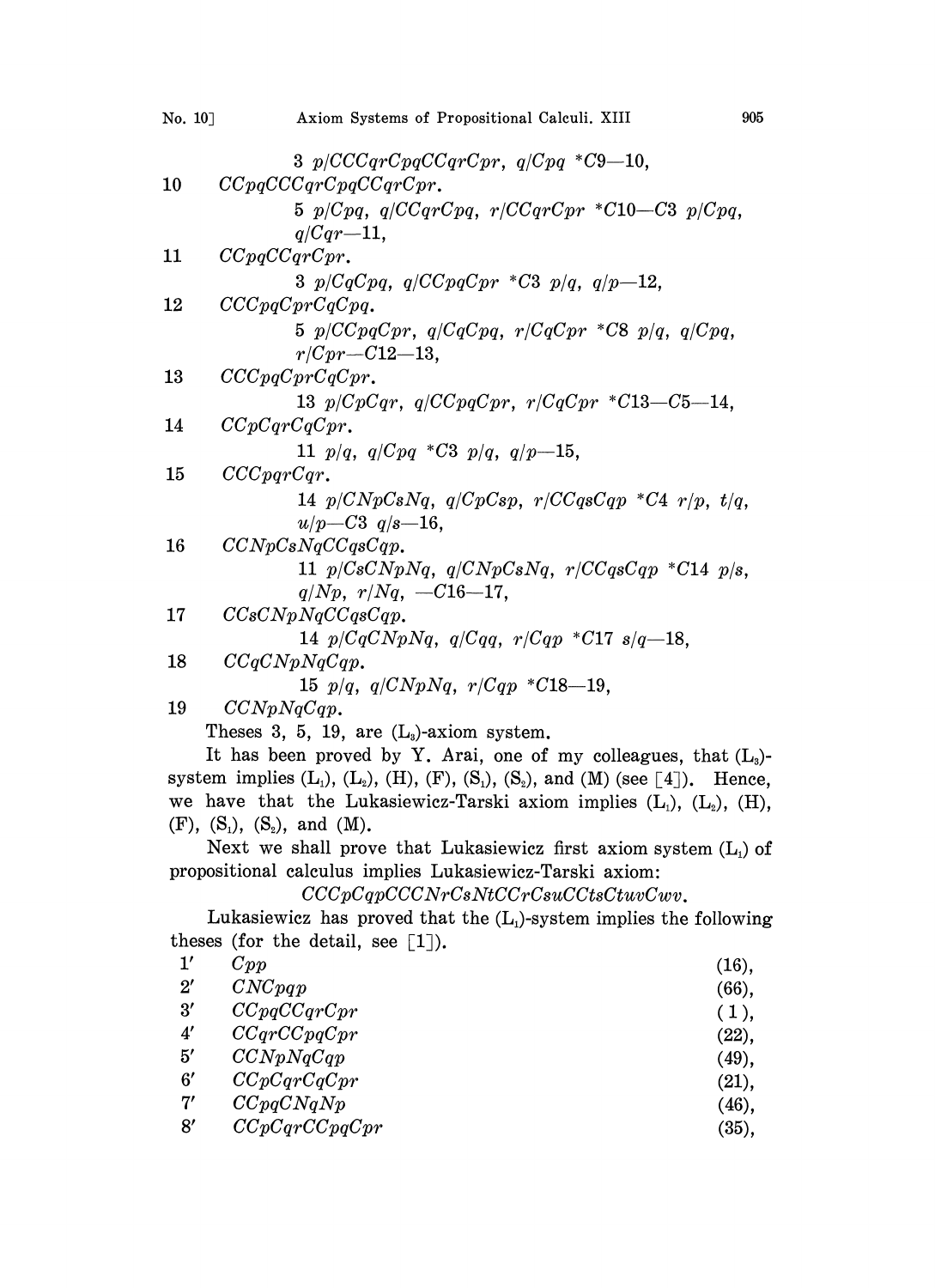S. TANAKA

 $9'$  $CpCqp$  $(18).$  $CCNpqCCqpp$  $10'$  $(15).$ The numbers in brackets represent the number of theses in Elements of Mathematical Logic by Lukasiewicz (see  $\lceil 1 \rceil$ ). Assuming these theses, we shall prove the Lukasiewicz-Tarski thesis. 3'  $p/NCsu$ ,  $q/s$ ,  $r/ctr$  \*C2'  $p/s$ ,  $q/u-1$ ,  $\mathbf{1}$  $CCsCtrCNCsuCtr.$ 4'  $q/CNrNt$ ,  $r/Ctr$ ,  $p/s$  \*C5'  $p/r$ ,  $q/t-2$ ,  $\overline{2}$  $CCsCNrNtCsCtr.$  $3'$  p/CsCNrNt, q/CsCtr, r/CNCsuCtr \*C2-C1-3, 3  $CCsCNrNtCNCsuCtr.$ 3'  $p/CNrCsNt$ ,  $q/CsCNrNt$ ,  $r/CNCsuCtr$  \*C6'  $p/Nr$ .  $q/s$ ,  $r/Nt - C3 - 4$ .  $\overline{\mathbf{4}}$  $CCNrCsNtCNCsuCtr.$ 4'  $q/Ctr$ ,  $r/CNrNt$ ,  $p/NCsu$  \*C7'  $p/t$ ,  $q/r-5$ ,  $\overline{5}$ CCNCsuCtrCNCsuCNrNt.  $3'$  p/CNCsuCtr, q/CNCsuCNrNt, r/CCNCsuNr  $CNCsuNt *C5-C8' p/NCsu, q/Nr, r/Nt-6,$  $6\phantom{a}$  $CCNCsuCtrCCNCsuNrCNCsuNt.$ 3'  $p/Cpq$ ,  $q/CNqNp$ ,  $r/CNqNr$  \*C7'-7.  $\overline{7}$  $CCCNqNpCNqNrCCpqCNqNr.$  $3'$  p/CCNqNpCNqNr, q/CCpqCNqNr, r/CCCNqNr  $CrgCCpqCrq$  \*C7-C3'  $p/Cpq$ ,  $q/CNqNr$ ,  $r/Crq-8$ , 8  $CCCNqNpCNqNrCCCNqNrCrqCCpqCrq$ .  $6'$  p/CCNqNpCNqNr, q/CCNqNrCrq, r/CCpqCrq \*C8-C5'  $p/q$ ,  $q/r$ -9, 9  $CCCNqNpCNqNrCCpqCrq.$ 4'  $q/CtCsu, r/CCtsCtu, p/CrCsu *C8' p/t, q/s, r/u-10,$ 10  $CCCrCsuCtCsuCCcCsuCCtsCtu.$  $3'$  p/CNCsuCtr, q/CCNCsuNrCNCsuNt, r/CCrCsuCt  $Csu * C6-C9$  q/Csu, p/r, r/t-11, 11  $CCNCsuctr CCrCsuCtCsu.$  $3'$  p/CNCsuCtr, q/CCrCsuCtCsu, r/CCrCsuCCtsCtu  $*C11 - C10 - 12,$ 12  $CCNCsuCtrCCrCsuCCtsCtu.$  $3'$  p/CNrCsNt, q/CNCsuCtr, r/CCrCsuCCtsCtu  $*C4 - C12 - 13.$ 13  $CCNrCsNtCCrCsuCCtsCtu.$  $9'$  p/CCNrCsNtCCrCsuCCtsCtu, q/Nv \*C13-14,  $C NvCC NrC sNtCC rC suCC tsC tu.$ 14  $10'$  p/v.  $q/CCNrCsNtCCrCsuCCtsCtu *C14-15$ ,  $CCCNrCsNtCCrCsuCCtsCtuvv.$  $15$ 

906